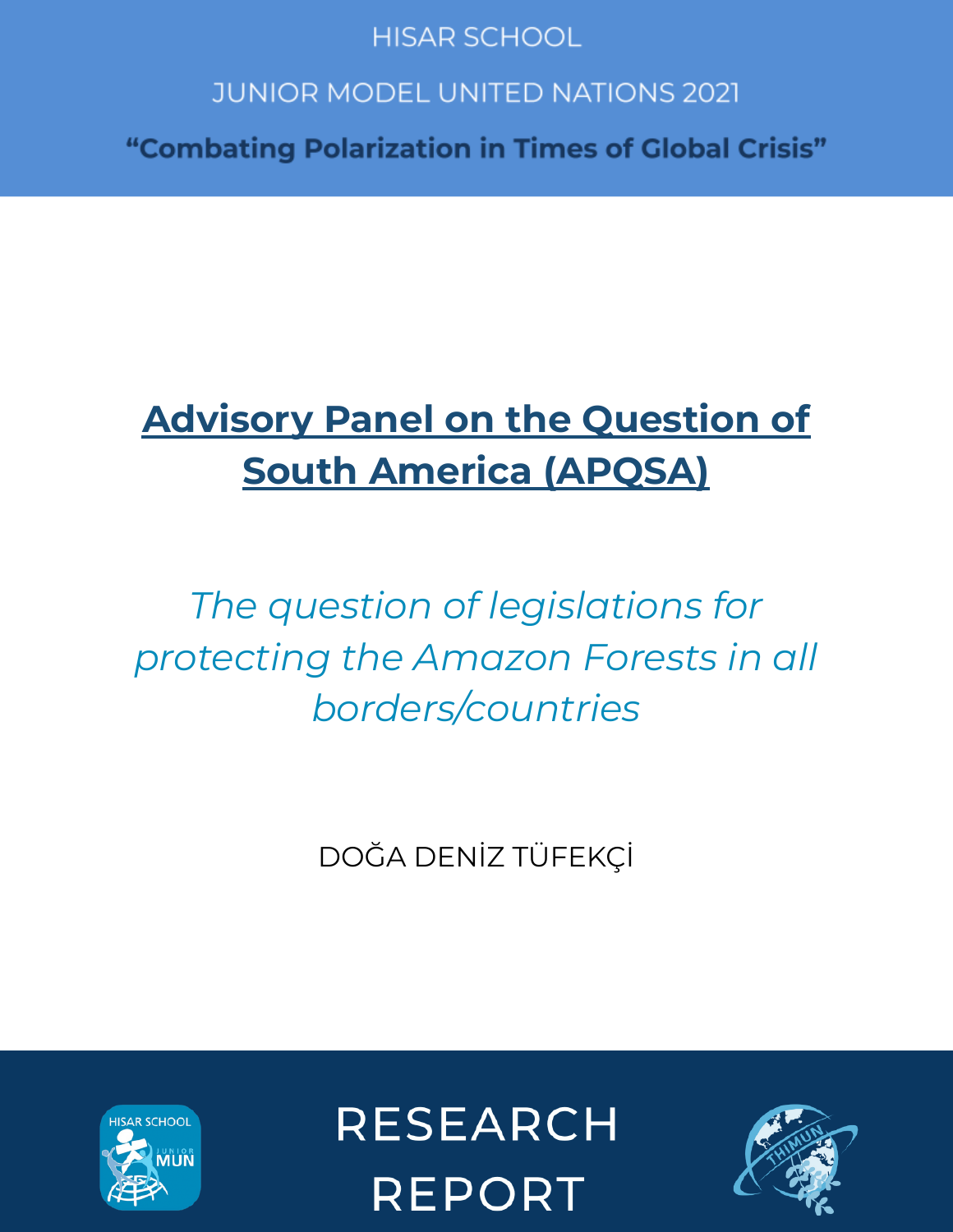**Forum:** Advisory Panel on the Question of South America (APQSA)

**Issue:** The question of legislations for protecting the Amazon Forests in all borders/countries

**Student Officer:** Doğa Deniz Tüfekçi - Deputy Chair

#### **Introduction**

The Amazon is the world's largest ecosystem that covers eight countries, Brazil, Bolivia, Peru, Ecuador, Colombia, Venezuela, Guyana, and Suriname, as well as French Guiana ("Amazon: Facts"). The Amazon holds around three million species of plants and animals, as well as a population of one million indigenous peoples ("Brazil: Amazon"). Today, there are multiple reasons why the Amazon, the provider of resources such as water and food to the inhabitants of the South American continent, as well as the whole world, is slowly disappearing. For the local communities relying on the Amazon forests, the resources they acquire from the Amazon are crucial. Some of the reasons for deforestation are climate change, everlasting fires, poorly established infrastructure, and lack of sufficient governance of the forest. For example, illegal logging has become a significant reason for forest loss in the Amazon. While there is already legislation that authorizes logging in designated areas, illegal logging is widespread in Brazil and many other Amazon countries (Butler).

The Amazon fires of 2019 have helped draw attention from the international community about the question of protecting the Amazon. According to Douglas Morton, head of the Biospheric Sciences Laboratory at Nasa's Goddard Space Flight Center, most of the fires in 2019 were caused due to consistent and intentional land clearing rather than the common dry season ("The Amazon"). Most of the Amazon is inside Brazil's borders and the country actively takes place in discussions such as the Glasgow Climate Change Conference. Yet, their repeated agenda of ending deforestation has not proven succesful, and the law enforcement seem to carry less power, relevant to the past, in terms of tackling farmers and companies breaking environmental law. According to a report published by Brazil's National Institute for Space Research (INPE) on November 18, there was more than 13,000 square km of forest lost between August 2020 and July 2021 (Taylor). This is the highest amount of deforestation since 2006, which shows the dire situation that the Amazon is facing. Many critics believe that the increase in deforestation was caused by the governments' lack of interest towards protecting the Amazon and tolerating unlawful conduct. Changes and additions to the legislation are necessary to mitigate deforestation in the Amazon rainforests.

# **Definition of Key Terms**

**Agriculture** is defined as "the practice or work of farming" by the Cambridge Dictionary.

**Deforestation** is "the act of cutting down or burning the trees in an area" according to Oxford Learner's Dictionaries.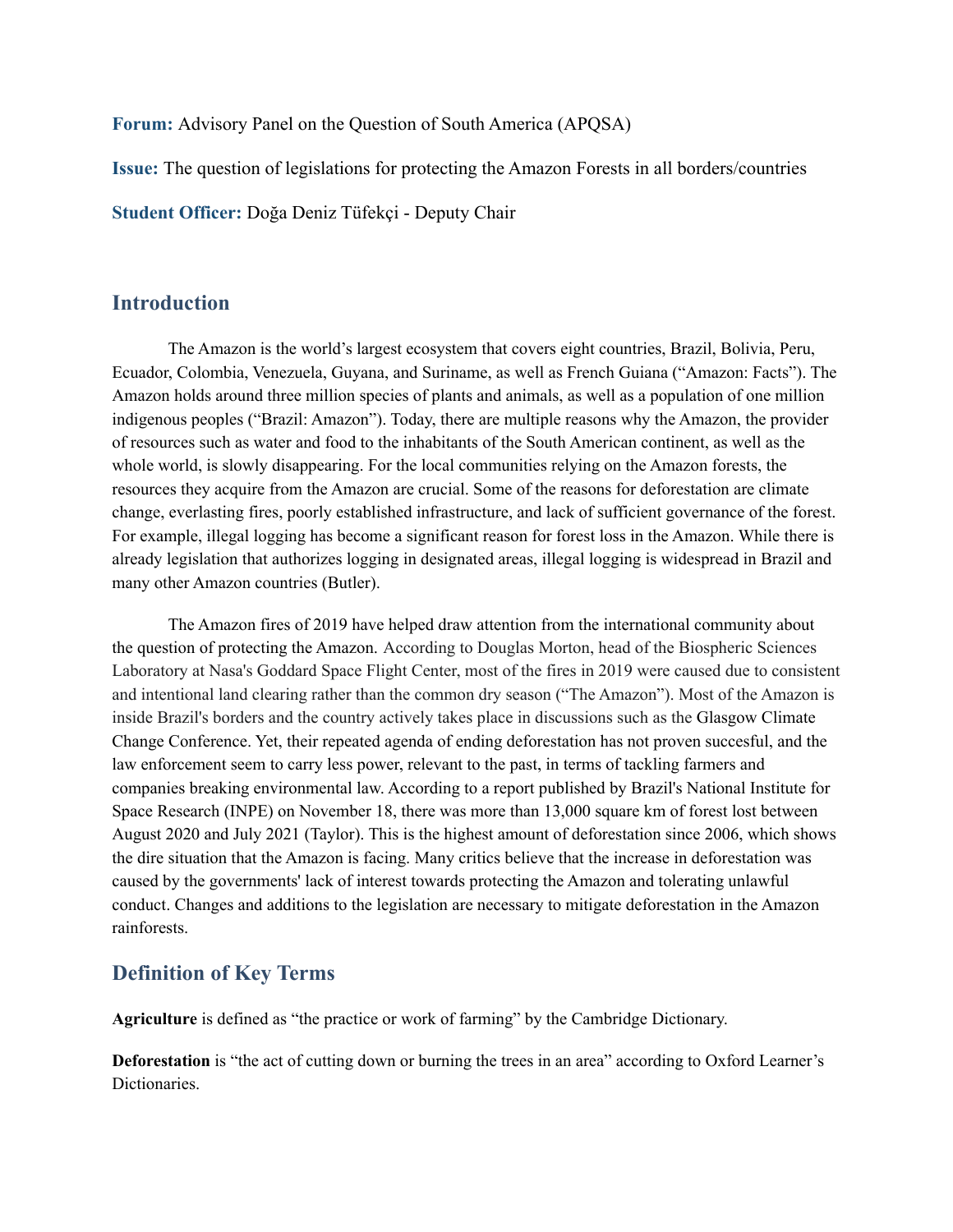## **General Overview**

For the majority of human history, deforestation in the Amazon was mostly for the subsistence of farmers, who grew crops for their families and local communities. However, this changed with the twentieth century, with an increasing amount of deforestation caused by industrial activity and large-scale agriculture. The biggest challenge in protecting the Amazon today is to halt illegal deforestation and avoid the deforestation of Amazon greater than the legal levels. The responsibility falls mainly to the countries sharing the Amazon basin and especially Brazil, since about 60% of the Amazon is within Brazil's borders. Brazil and other countries' legislations are key to reducing deforestation in the Amazon. Brazil passed the first Forest Code in 1965, requiring Amazon landowners to keep 80 percent of their land under "native vegetation". So, although farmers can buy land in the Amazon, they can only farm 20% of it. The Forest Code is a law that ensured our Amazon rainforest to be protected up to some level.

In 2012, an amended Forest Code was created, which rejected penalties to be given to previous illegal deforestation activities in the Amazon. This New Forest Code was upheld by the Supreme Court in 2018, and many environmentalists believed these amendments would lead to a surge in deforestation rates. Farmers and the agricultural side favor this new amendment and think it is pivotal for the growth of the agricultural sector of Brazil. On the other hand, environmentalist organizations such as the Nature Conservancy, are working to find alternatives that both maximize the benefits of farming activities and maintain the forested portions of the Amazon.

Jair Bolsonaro, current President of Brazil, took office in 2019, and the deforestation levels have risen to their highest in more than a decade, although his administration promised to end deforestation. Combating deforestation is not entirely impossible, the Brazilian government could even fulfill the promises it has made. In the past, from 2004 and 2012, deforestation rates dropped 80 percent (Andreoni). In the last COP26 meeting, the Minister of the Environment of Brazil, Joaquim Leite, has stated that they're aiming to eliminate all illegal deforestation by 2028 ("Brazil - High". Whether this will be applied in their legislation poses the real importance. The legislative initiatives that are already in place fall deficient, therefore what the Amazon needs is a new framework of legislation that prohibits the regularization of land being owned by land grabbers. A large portion of the Amazon is not currently designated to be public or private land, therefore no laws apply to those areas. Land grabbers invade such areas, deforest them, and then later claim these areas. Constitutional amendments should be made to protect the rainforests from land grabbers and improve the law enforcement agencies that punish such environmental crimes. Government and law enforcement agencies should be responsible, in general, for funding deforestation monitoring and preventing deforestation, as well as punishing offenders.

#### **Treaties and Events**

#### *Indigenous and Tribal Peoples Convention of the International Labour Organization (No. 169)*

- This is a very important convention that recognizes the rights of indigenous peoples and tribal communities to land and resources. Brazil ratified this convention, therefore, it carries legislative value for the Brazil government.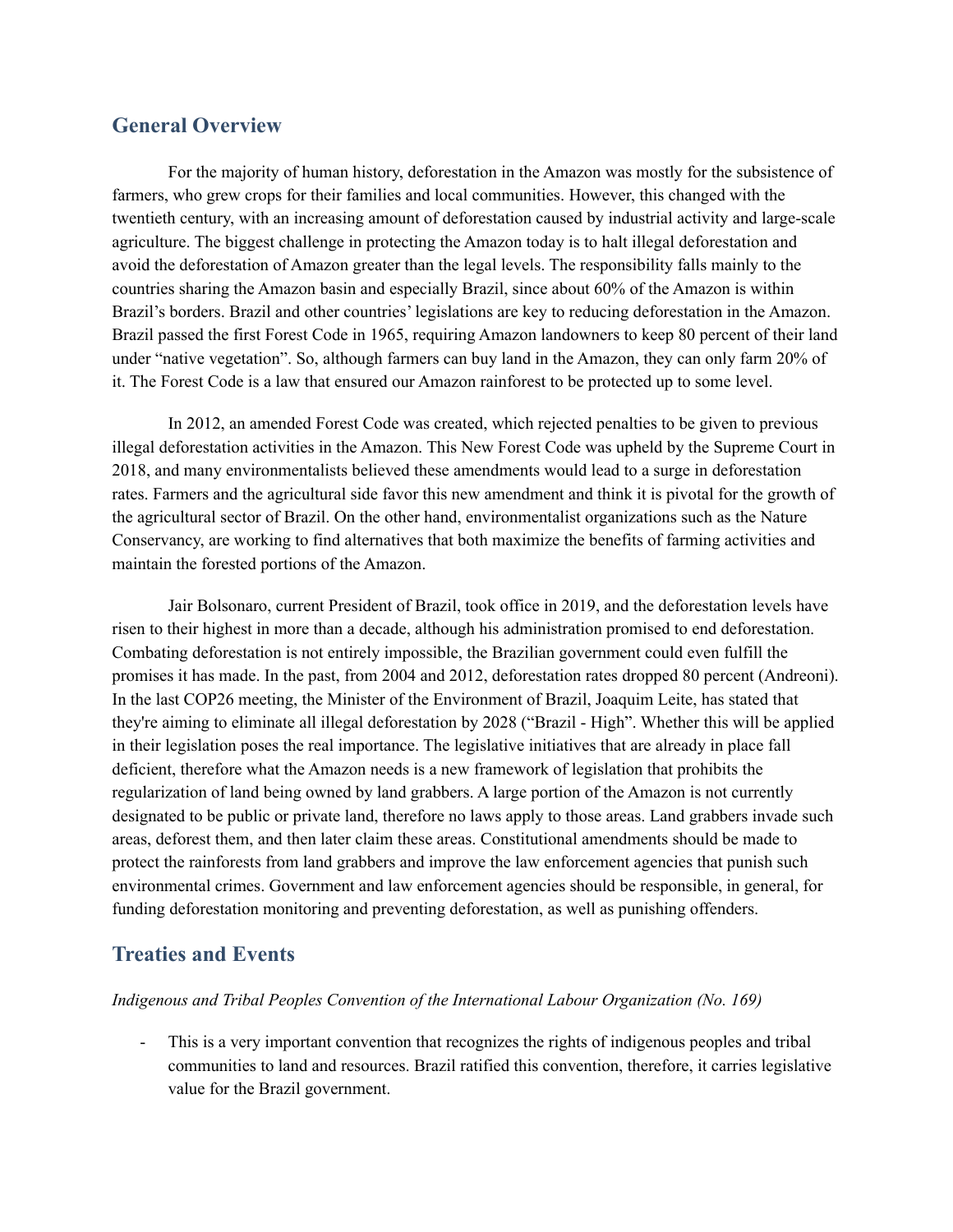#### *United Nations Declaration on the Rights of Indigenous Peoples*

- Brazil is one of the signatories of the declaration. The declaration recognizes the rights of indigenous peoples and it is the most comprehensive human rights document, by the United Nations, dedicated to indigenous peoples.

#### *Convention on Biological Diversity*

- This is a convention that carries the aims of protecting nature and biodiversity. All 8 countries that share the Amazon basin have all ratified the Convention on Biological Diversity,

#### *United Nations Framework Convention on Climate Change (UNFCCC)*

This convention was important to set up a precedent to treaties that discussed the issue of combating human interference with the climate and climate change. All 8 countries have also ratified this convention, which shows their dedication to dealing with climate change.

#### *2015 Paris Agreement*

- This treaty was also ratified by the 8 countries, and it is important because countries that have ratified the agreement set a goal of stabilizing greenhouse gas emmisions and keeping global warming under 1.5 degrees Celcius by adapting new socioeconomic policies ("The Paris Agreement).

#### *Amazon Cooperation Treaty*

This treaty was signed in 1978 by the 8 countries, aiming to promote sustainable development of the Amazon. The ACT encourages the preservation of the Amazon rainforests and guides cooperation between the countries sharing the Amazon basin ("Amazon Cooperation Treaty").

## **Evaluation of Previous Attempts to Resolve the Issue**

One of the biggest contributors to decreasing deforestation rates in the Amazon was through Brazil's project known as Amazon Soy Moratorium (ASM). This project initiated a zero-deforestation commitment, banning traders from purchasing soy produced in the Amazon's deforested land after July 2008 (Paim). Among the most prominent of these policies is the Amazon Soy Moratorium (ASM), an agreement by grain traders not to purchase soy grown on recently deforested land, which was through coordination between different sectors and NGOs.

The Brazilian government has also created the Amazon Fund, which follows REDD+ principles and raises money to invest in combating deforestation, as well as to promote the preservation and sustainable use of the Brazilian Amazon ("Amazon Fund").

The United Nations Collaborative Programme on Reducing Emissions from Deforestation and Forest Degradation in Developing Countries (UN-REDD) programme was created in partnership wtih the United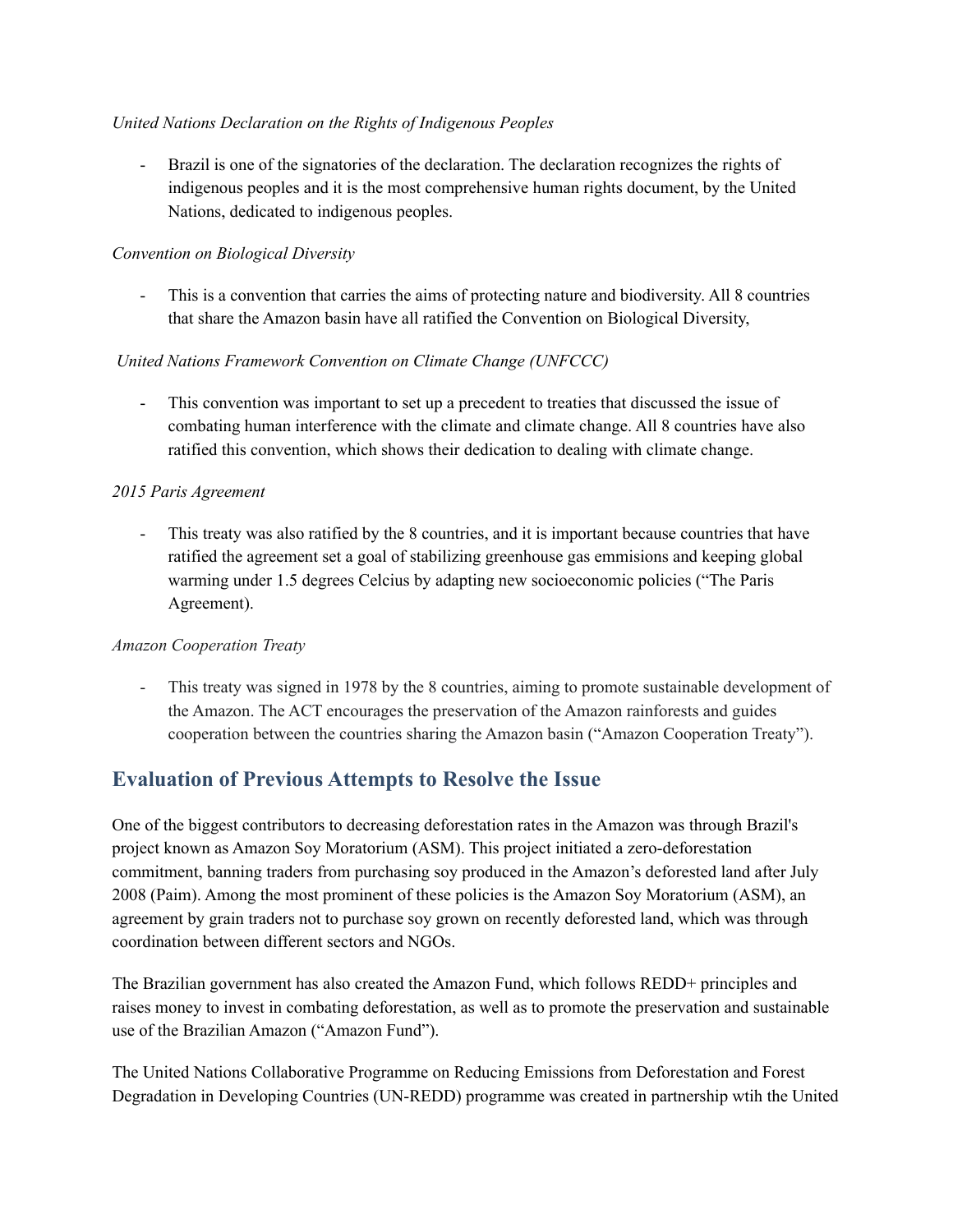Nations Development Programme (UNDP) and the United Nations Environment Programme (UNEP). The programme aims to help countries on the implementation of the Paris Agreement and meet the UNFCCC requirements by providing the necessary economic and technical help.

#### **Possible Solutions**

Indigenous peoples' communities have shown to be having a positive impact on biodiversity in the forests, also being linked to lower carbon emission levels when their land rights are respected (Tauli-Corpuz, Victoria, et al.). Therefore, recognizing the right to land and self determination of indigenous peoples is important for future policies. Policies that emphasize political representation, self-governance, and territorial control of indgienous peoples can be helpful for creating a strong platform in which indigenous communities conserve biodiversity, while maintaining their cultural identity and connection to the land.

Zero deforestation policies are also helpful approaches to the issue. Through its zero-deforestation policy the soy moratorium strengthens climate change commitments. Corporations could also play a significant role, through the use of market-based mechanisms, in achieving forest conservation. Companies could also take their own initiatives by implementing "zero deforestation" policies that clean up their supply chains. Companies should hold their suppliers accountable if they produce their products in a way that encourages deforestation. There is a close link between deforestation and international supply chains. Companies should refrain from buying products such as meat, soy, etc. which had been produced in farms built in deforested areas.

Lastly, countries should implement policies in their legislation to promote education on the topic of deforestation and the Amazon, which is very crucial. Even though the Amazon contains more than a third of the world's rainforests, we do not pay the necessary attention to the issues of the Amazon. The deforestation in Amazon is a big threat to climate change, and if Amazon is pushed beyond the point where it can no longer sustain itself, there could be devastating impacts on climate. Amazon is an important factor if the goal of limiting global warming below 1.5 degrees is going to be achieved. The more we learn about Amazon rainforests – and causes of deforestation - the more we can help bring attention to the issues.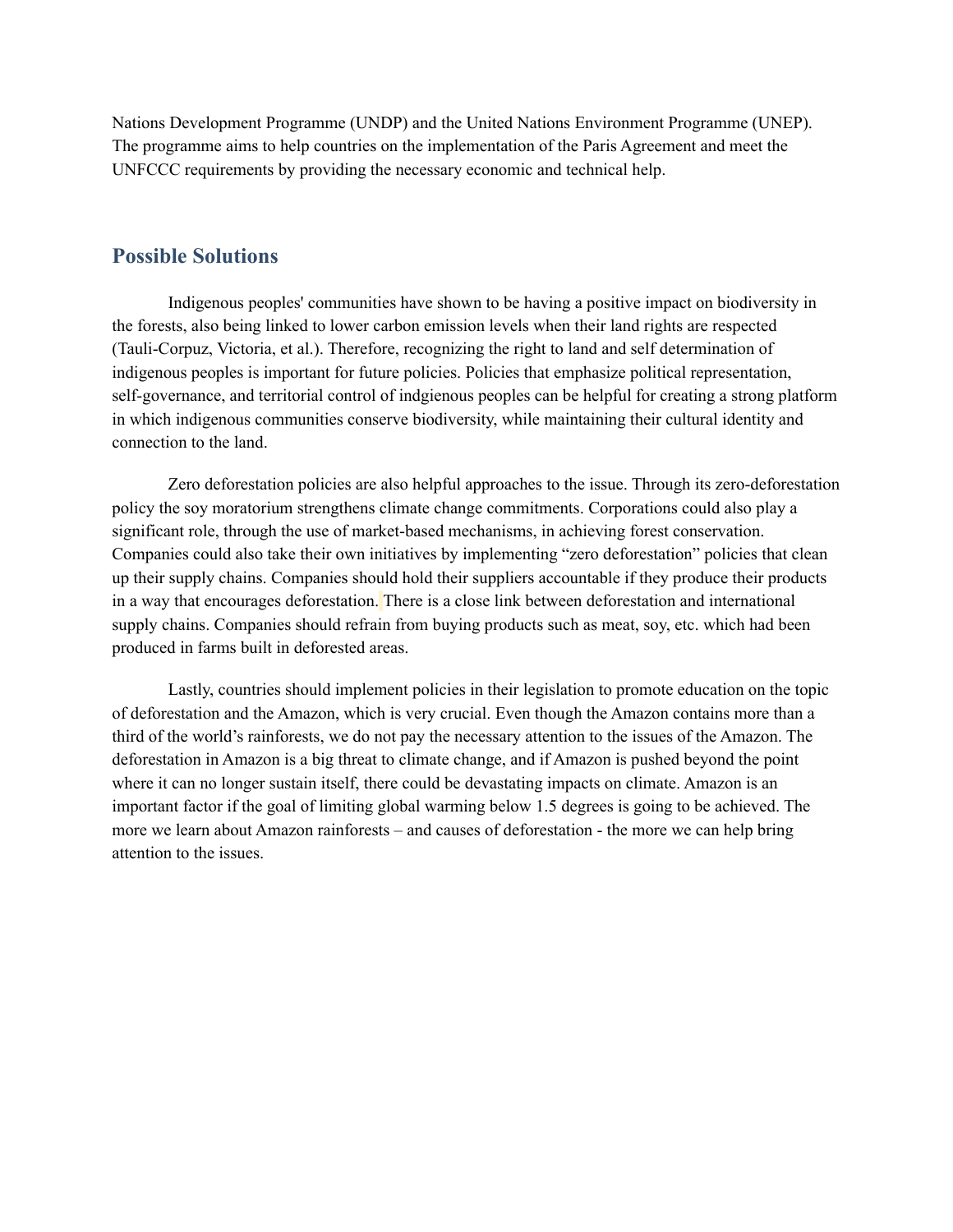## **Bibliography**

"agriculture." *Cambridge Dictionary*,

https://dictionary.cambridge.org/dictionary/english/agriculture. Accessed 26 January 2022.

- "Amazon: Facts." *WWF*, https://www.worldwildlife.org/places/amazon. Accessed 22 January 2022.
- "Amazon Cooperation Treaty." *OTCA*, http://otca.org/en/project/amazon-cooperation-treaty/. Accessed 28 January 2022.
- "Amazon Fund." *Home*, http://www.amazonfund.gov.br/en/home/. Accessed 26 January 2022.
- Andreoni, Manuela. "Amazon Deforestation Soars to 15-Year High." *The New York Times*, 19 November 2021, https://www.nytimes.com/2021/11/19/world/americas/brazil-amazon-deforestation.html. Accessed 26 January 2022.
- "Brazil: Amazon sees worst deforestation levels in 15 years." *BBC*, 19 November 2021, https://www.bbc.com/news/world-latin-america-59341770. Accessed 23 January 2022.
- "Brazil High-level Segment Statement COP 26." *UNFCCC*, https://unfccc.int/sites/default/files/resource/BRAZIL\_cop26cmp16cma3\_HLS\_EN.pdf. Accessed 25 January 2022.
- Butler, Rhett A. "Amazon Destruction." *The Rainforest*, 23 November 2021, https://rainforests.mongabay.com/amazon/amazon\_destruction.html. Accessed 25 January 2022.
- "deforestation." *Oxford Learner's Dictionaries*,

https://www.oxfordlearnersdictionaries.com/definition/english/deforestation?q=deforestation. Accessed 25 January 2022.

- Paim, Maria-Augusta. "Zero deforestation in the Amazon: The Soy Moratorium and global forest governance." *Wiley Online Library*, 8 July 2021, https://onlinelibrary.wiley.com/doi/abs/10.1111/reel.12408. Accessed 28 January 2022.
- Tauli-Corpuz, Victoria, et al. "Replacing 'Fortress' Conservation with Rights-based Approaches Helps Bring Justice for Indigenous Peoples and Local Communities, Reduces Conflict, and Enables Cost-effective Conservation and Climate Action." *Cornered by Protected Areas*, https://www.corneredbypas.com/brief. Accessed 28 January 2022.
- Taylor, Chloe. "Deforestation in Brazil's Amazon rainforest hits 15-year high, data shows." *CNBC*, 19 November 2021, https://www.cnbc.com/2021/11/19/deforestation-in-brazils-amazon-rainforest-hits-15-year-high.ht ml. Accessed 25 January 2022.

"The Amazon in Brazil is on fire - how bad is it?" *BBC*, 30 August 2019,